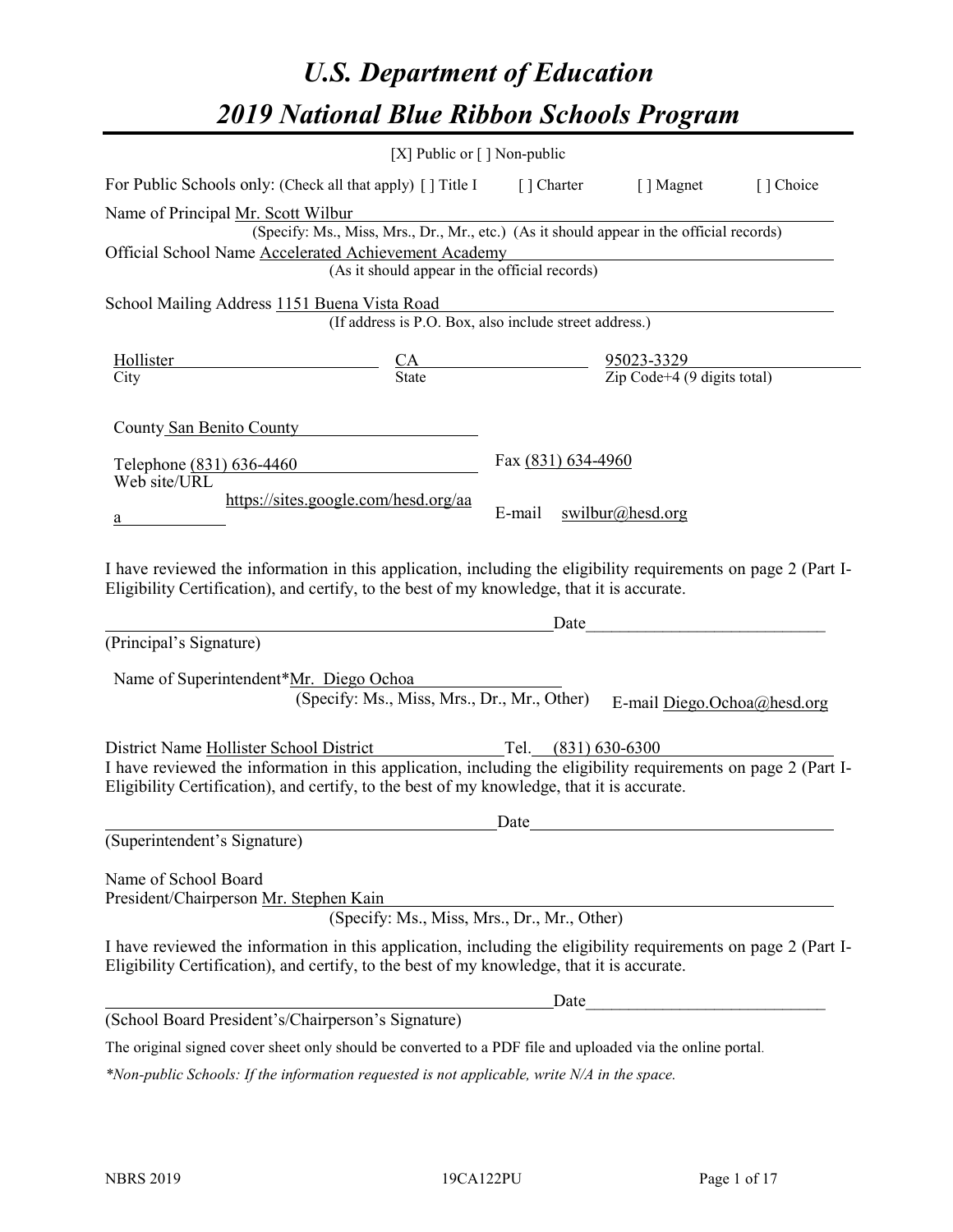The signatures on the first page of this application (cover page) certify that each of the statements below, concerning the school's eligibility and compliance with U.S. Department of Education and National Blue Ribbon Schools requirements, are true and correct.

1. All nominated public schools must meet the state's performance targets in reading (or English language arts) and mathematics and other academic indicators (i.e., attendance rate and graduation rate), for the all students group, including having participation rates of at least 95 percent using the most recent accountability results available for nomination.

2. To meet final eligibility, all nominated public schools must be certified by states prior to September 2019 in order to meet all eligibility requirements. Any status appeals must be resolved at least two weeks before the awards ceremony for the school to receive the award.

3. The school configuration includes one or more of grades K-12. Schools on the same campus with one principal, even a K-12 school, must apply as an entire school.

4. The school has been in existence for five full years, that is, from at least September 2013 and each tested grade must have been part of the school for the past three years.

5. The nominated school has not received the National Blue Ribbon Schools award in the past five years: 2014, 2015, 2016, 2017, or 2018.

6. The nominated school has no history of testing irregularities, nor have charges of irregularities been brought against the school at the time of nomination. If irregularities are later discovered and proven by the state, the U.S. Department of Education reserves the right to disqualify a school's application and/or rescind a school's award.

7. The nominated school has not been identified by the state as "persistently dangerous" within the last two years.

8. The nominated school or district is not refusing Office of Civil Rights (OCR) access to information necessary to investigate a civil rights complaint or to conduct a district-wide compliance review.

9. The OCR has not issued a violation letter of findings to the school district concluding that the nominated school or the district as a whole has violated one or more of the civil rights statutes. A violation letter of findings will not be considered outstanding if OCR has accepted a corrective action plan from the district to remedy the violation.

10. The U.S. Department of Justice does not have a pending suit alleging that the nominated school or the school district, as a whole, has violated one or more of the civil rights statutes or the Constitution's equal protection clause.

11. There are no findings of violations of the Individuals with Disabilities Education Act in a U.S. Department of Education monitoring report that apply to the school or school district in question; or if there are such findings, the state or district has corrected, or agreed to correct, the findings.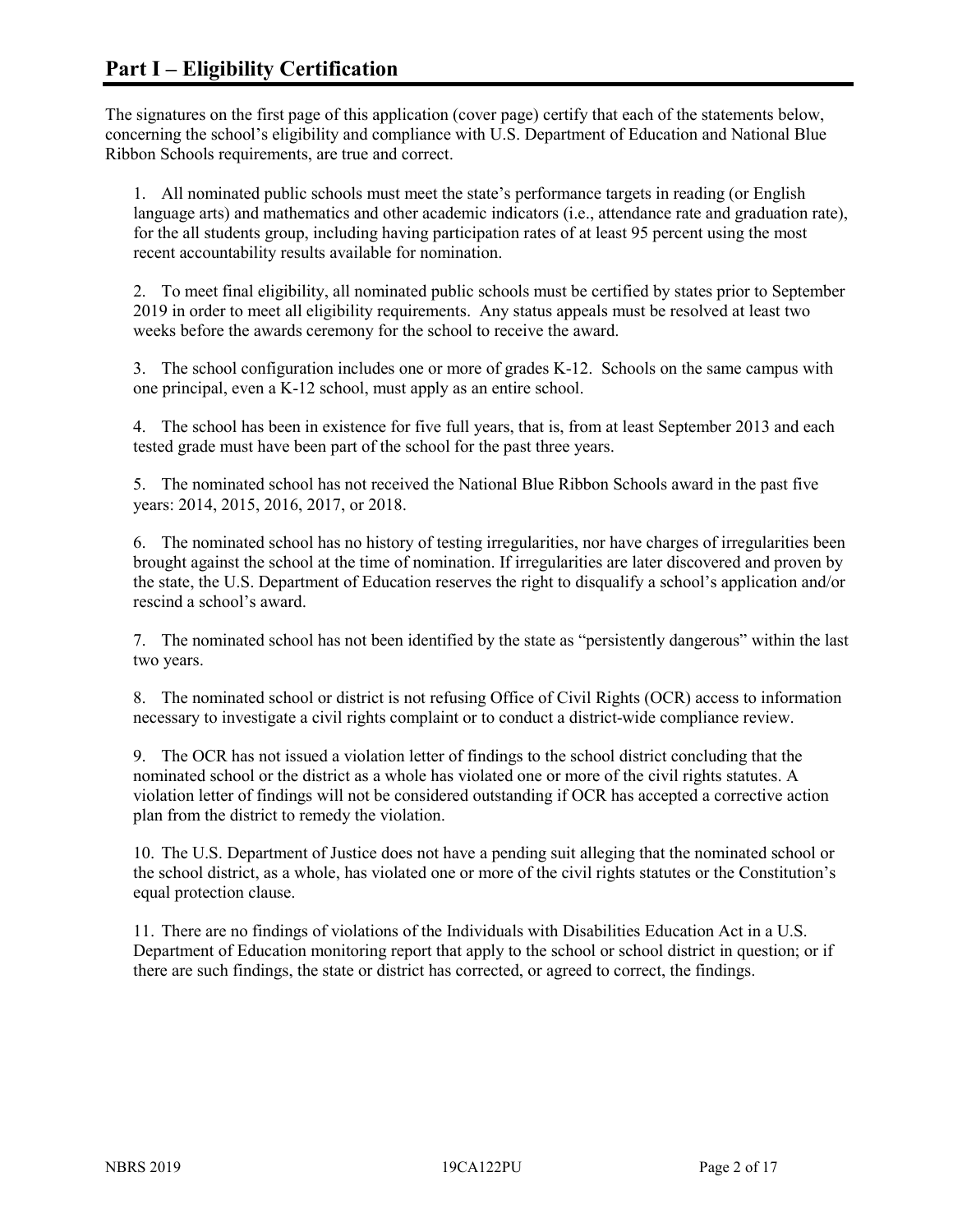#### **Data should be provided for the most recent school year (2018-2019) unless otherwise stated.**

## **DISTRICT**

1. Number of schools in the district  $8$  Elementary schools (includes K-8) (per district designation): 2 Middle/Junior high schools  $\underline{0}$  High schools 0 K-12 schools

10 TOTAL

**SCHOOL** (To be completed by all schools)

2. Category that best describes the area where the school is located:

[ ] Urban or large central city

[ ] Suburban

[X] Rural or small city/town

3. Number of students as of October 1, 2018 enrolled at each grade level or its equivalent in applying school:

| Grade                           | # of         | # of Females | <b>Grade Total</b> |
|---------------------------------|--------------|--------------|--------------------|
|                                 | <b>Males</b> |              |                    |
| <b>PreK</b>                     | 0            | $\theta$     | 0                  |
| $\mathbf K$                     | 0            | 0            | 0                  |
| 1                               | 0            | 0            | 0                  |
| 2                               | 0            | 0            | 0                  |
| 3                               | $\theta$     | 0            | 0                  |
| $\overline{\mathbf{4}}$         | 26           | 25           | 51                 |
| 5                               | 16           | 15           | 31                 |
| 6                               | 15           | 15           | 30                 |
| 7                               | 11           | 20           | 31                 |
| 8                               | 18           | 12           | 30                 |
| 9                               | 0            | $\theta$     | 0                  |
| 10                              | 0            | $\theta$     | 0                  |
| 11                              | $\theta$     | 0            | 0                  |
| 12 or higher                    | 0            | 0            | 0                  |
| <b>Total</b><br><b>Students</b> | 86           | 87           | 173                |

\*Schools that house PreK programs should count preschool students **only** if the school administration is responsible for the program.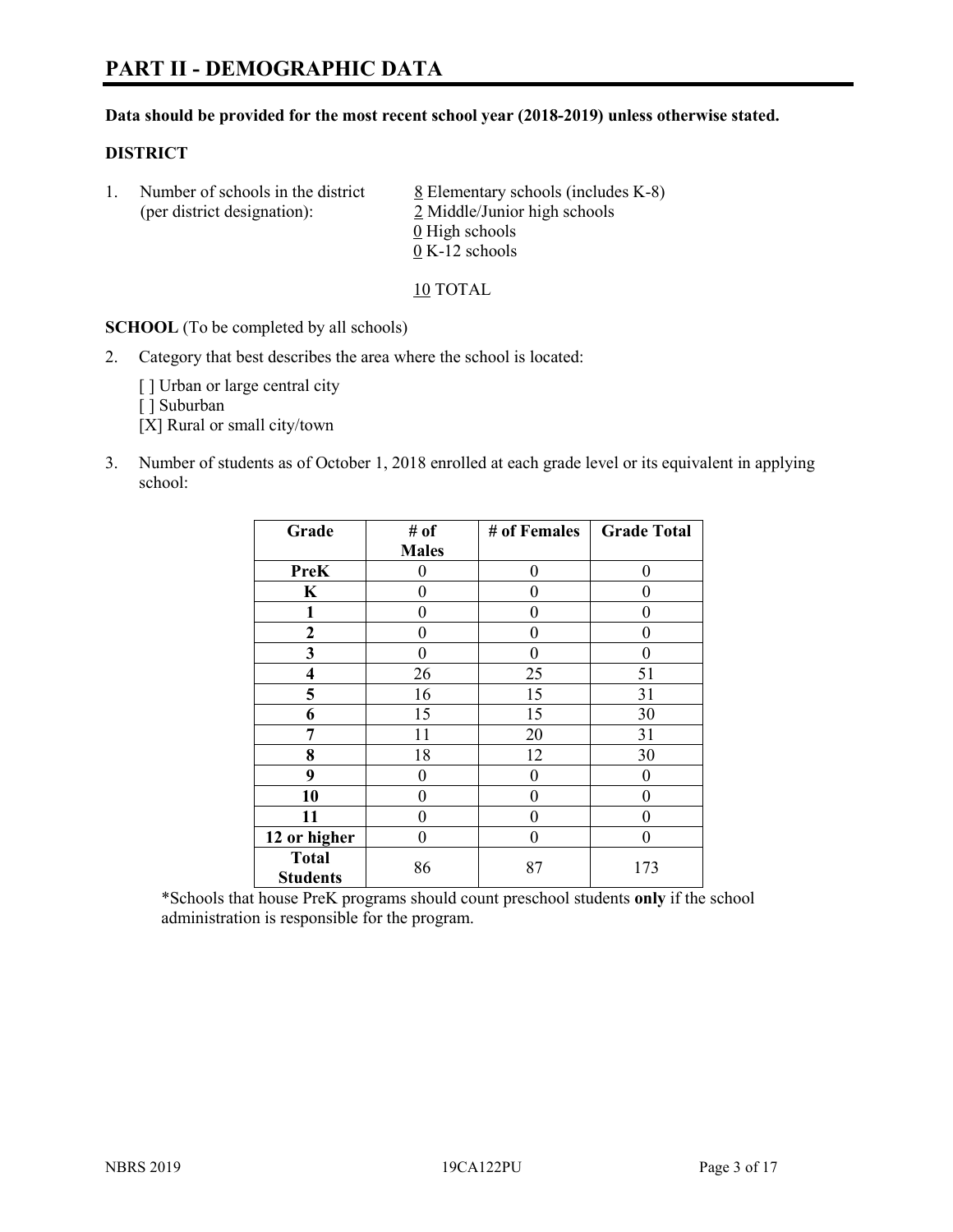4. Racial/ethnic composition of  $0\%$  American Indian or Alaska Native the school (if unknown, estimate): 6 % Asian 1 % Black or African American 64 % Hispanic or Latino 1 % Native Hawaiian or Other Pacific Islander 27 % White  $1\%$  Two or more races **100 % Total**

(Only these seven standard categories should be used to report the racial/ethnic composition of your school. The Final Guidance on Maintaining, Collecting, and Reporting Racial and Ethnic Data to the U.S. Department of Education published in the October 19, 2007 *Federal Register* provides definitions for each of the seven categories.)

5. Student turnover, or mobility rate, during the 2017 – 2018 school year: 10%

If the mobility rate is above 15%, please explain.

N/A

This rate should be calculated using the grid below. The answer to (6) is the mobility rate.

| <b>Steps For Determining Mobility Rate</b>    | Answer |  |
|-----------------------------------------------|--------|--|
| (1) Number of students who transferred to     |        |  |
| the school after October 1, 2017 until the    | 11     |  |
| end of the 2017-2018 school year              |        |  |
| (2) Number of students who transferred        |        |  |
| from the school after October 1, 2017 until   | 3      |  |
| the end of the 2017-2018 school year          |        |  |
| (3) Total of all transferred students [sum of | 14     |  |
| rows $(1)$ and $(2)$ ]                        |        |  |
| (4) Total number of students in the school as |        |  |
| of October 1, 2017                            | 137    |  |
| $(5)$ Total transferred students in row $(3)$ |        |  |
| divided by total students in row (4)          | 0.10   |  |
| (6) Amount in row (5) multiplied by 100       |        |  |

6. English Language Learners (ELL) in the school:  $3\%$ 

6 Total number ELL

Specify each non-English language represented in the school (separate languages by commas): **Spanish** 

7. Students eligible for free/reduced-priced meals: 100 % Total number students who qualify:  $173$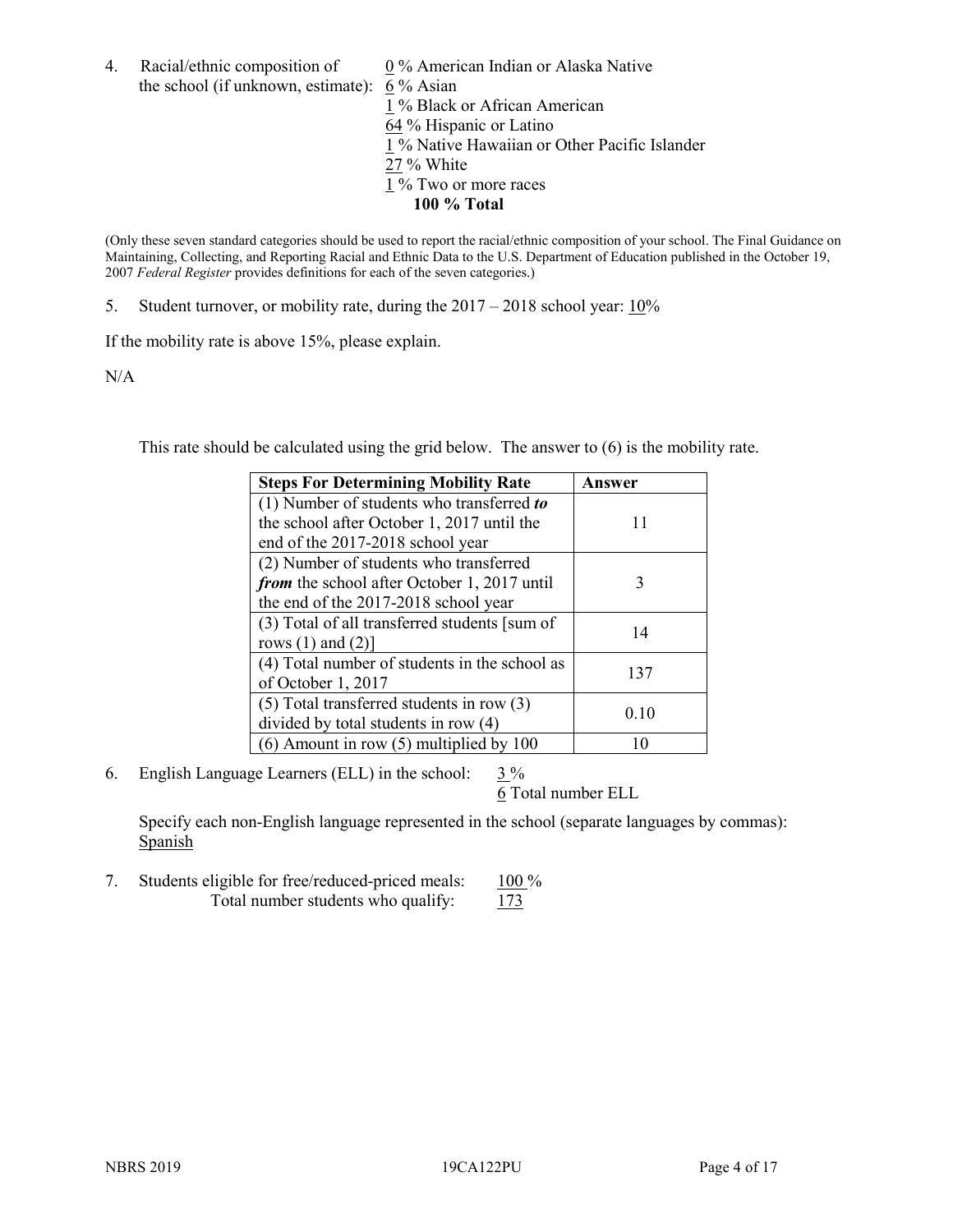1 Total number of students served

Indicate below the number of students with disabilities according to conditions designated in the Individuals with Disabilities Education Act. Do not add additional conditions. It is possible that students may be classified in more than one condition.

| 0 Autism                  | $\underline{0}$ Multiple Disabilities   |
|---------------------------|-----------------------------------------|
| 0 Deafness                | 0 Orthopedic Impairment                 |
| 0 Deaf-Blindness          | 0 Other Health Impaired                 |
| 0 Developmental Delay     | 0 Specific Learning Disability          |
| 0 Emotional Disturbance   | 1 Speech or Language Impairment         |
| 0 Hearing Impairment      | 0 Traumatic Brain Injury                |
| 0 Intellectual Disability | 0 Visual Impairment Including Blindness |

- 9. Number of years the principal has been in her/his position at this school: 2
- 10. Use Full-Time Equivalents (FTEs), rounded to nearest whole numeral, to indicate the number of school staff in each of the categories below:

|                                                                                                                                                                                                                              | <b>Number of Staff</b> |
|------------------------------------------------------------------------------------------------------------------------------------------------------------------------------------------------------------------------------|------------------------|
| Administrators                                                                                                                                                                                                               |                        |
| Classroom teachers including those<br>teaching high school specialty<br>subjects, e.g., third grade teacher,<br>history teacher, algebra teacher.                                                                            | 6                      |
| Resource teachers/specialists/coaches<br>e.g., reading specialist, science coach,<br>special education teacher, technology<br>specialist, art teacher, etc.                                                                  |                        |
| Paraprofessionals under the<br>supervision of a professional<br>supporting single, group, or classroom<br>students.                                                                                                          | 0                      |
| Student support personnel<br>e.g., school counselors, behavior<br>interventionists, mental/physical<br>health service providers,<br>psychologists, family engagement<br>liaisons, career/college attainment<br>coaches, etc. |                        |

11. Average student-classroom teacher ratio, that is, the number of students in the school divided by the FTE of classroom teachers, e.g., 22:1 29:1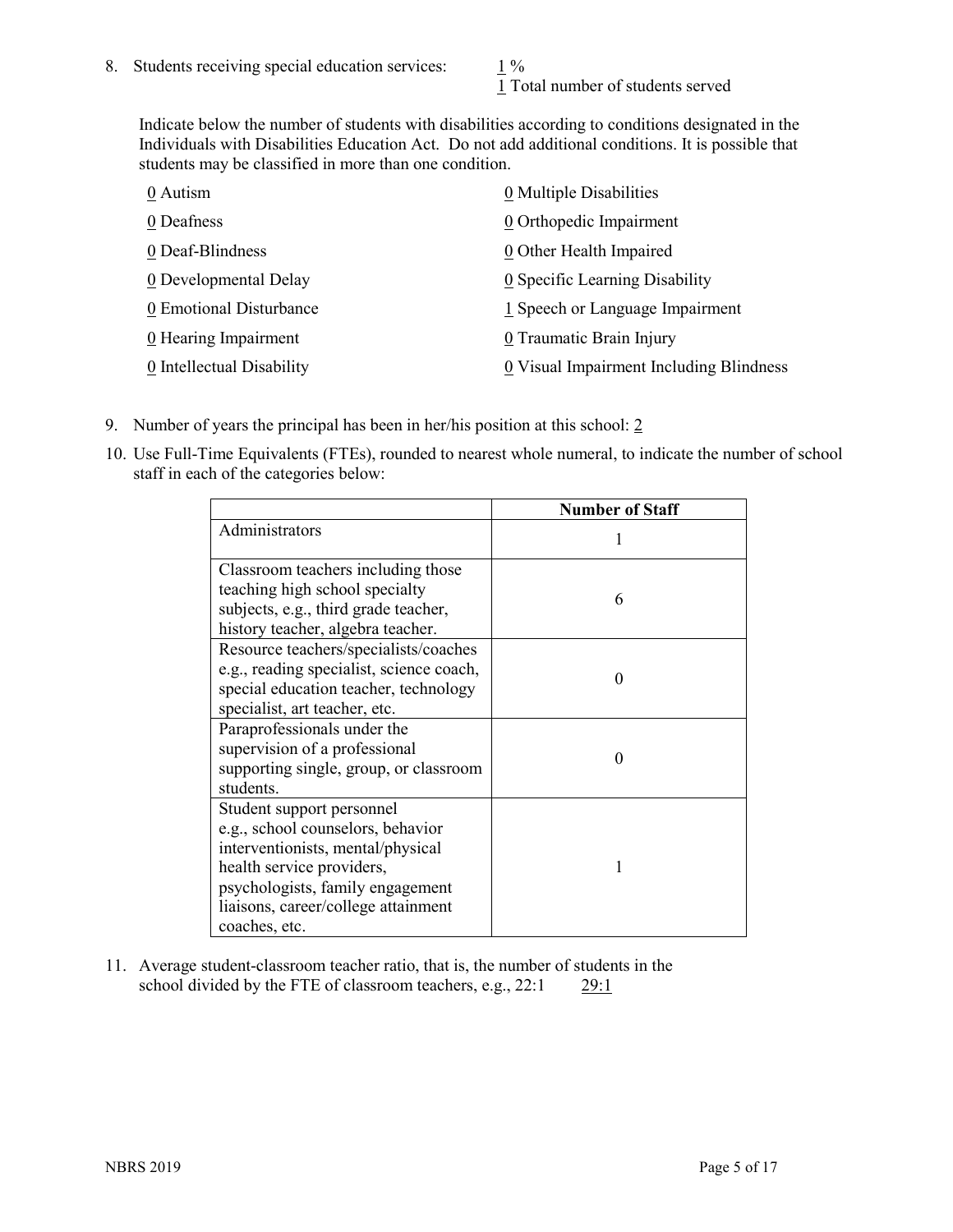12. Show daily student attendance rates. Only high schools need to supply yearly graduation rates.

| <b>Required Information</b> | $2017 - 2018$ | 2016-2017 | 2015-2016 | 2014-2015 | 2013-2014 |
|-----------------------------|---------------|-----------|-----------|-----------|-----------|
| Daily student attendance    | 97%           | 97%       | 97%       | 97%       | $97\%$    |
| High school graduation rate | $0\%$         | $0\%$     | $0\%$     | 9%        | $0\%$     |

#### 13. **For high schools only, that is, schools ending in grade 12 or higher.**

Show percentages to indicate the post-secondary status of students who graduated in Spring 2018.

| <b>Post-Secondary Status</b>                  |          |
|-----------------------------------------------|----------|
| Graduating class size                         |          |
| Enrolled in a 4-year college or university    | $0\%$    |
| Enrolled in a community college               | 0%       |
| Enrolled in career/technical training program | $0\%$    |
| Found employment                              | 0%       |
| Joined the military or other public service   | 0%       |
| Other                                         | $\gamma$ |

14. Indicate whether your school has previously received a National Blue Ribbon Schools award. Yes No X

If yes, select the year in which your school received the award.

15. In a couple of sentences, provide the school's mission or vision statement.

The Accelerated Achievement Academy (AAA) embraces thought provoking curriculum and rigorous learning that grows all AAA students into thoughtful collaborators, persuasive communicators, and ethical leaders.

16. **For public schools only**, if the school is a magnet, charter, or choice school, explain how students are chosen to attend.

Application to the AAA is open to all students. Third, fourth, and fifth grade applicants generally earn 3's and 4's on their standards based report cards. Middle school applicants have an overall GPA between 3.0‐ 4.0. Student applicants generally have CAASPP scores in the "Meeting or Exceeding Standard" range and a history of excellent attendance and citizenship with minimal school discipline issues.

Admittance to AAA is based on a review of a completed application packet with the personal essay, state standard scores, report cards, discipline and attendance records, student recommendation forms, and interview results.

AAA students are required to complete community service hours (15 hours for grades 4th‐5th and 20 hours for grades 6th‐8th).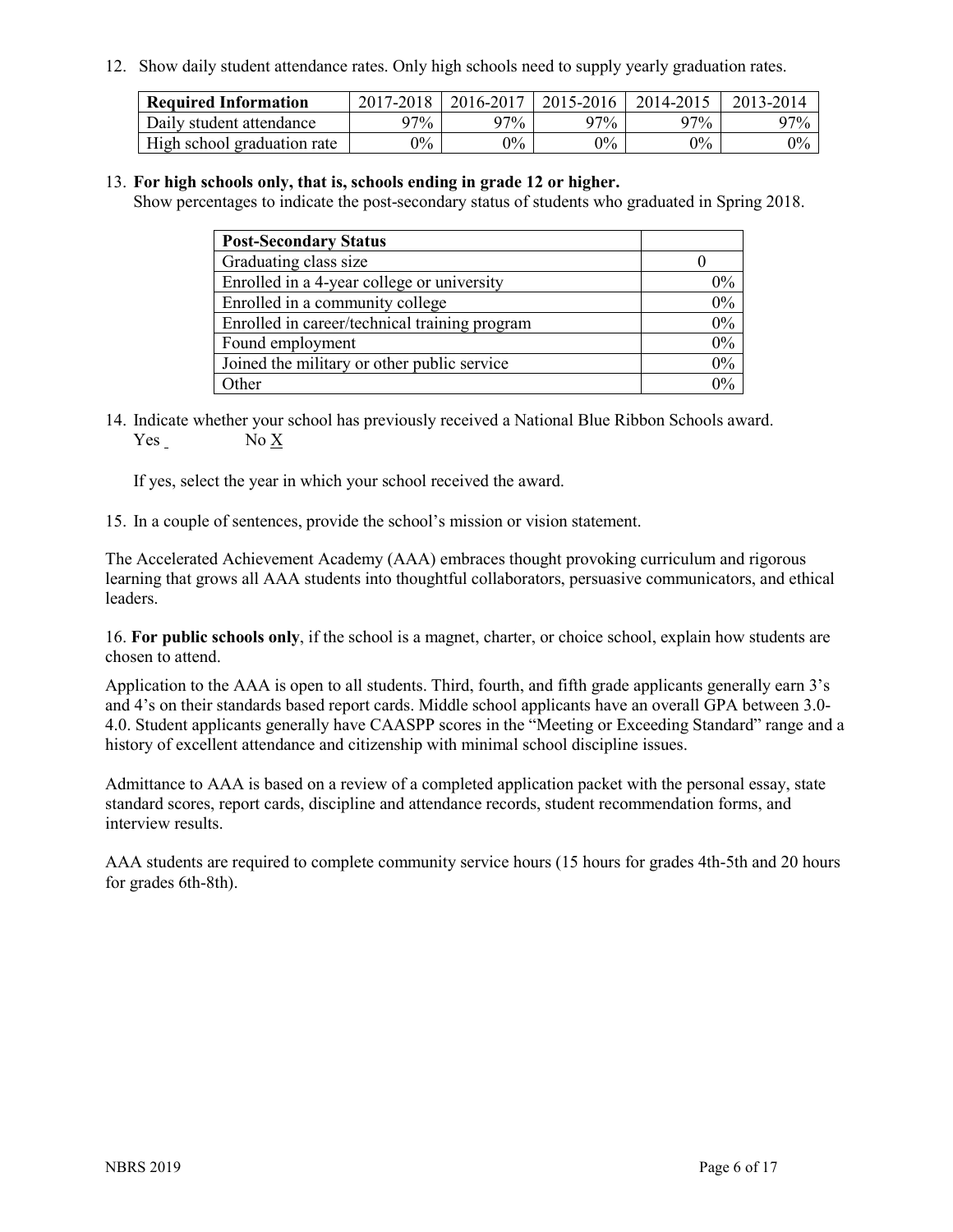## **PART III – SUMMARY**

The Accelerated Achievement Academy (AAA) is an extraordinary learning environment for students and a committed family and community partner. Located in beautiful Hollister California, AAA is 40 minutes east of the Monterrey Peninsula and less than an hour from Silicon Valley. Hollister is a growing residential community with 37,000 people that celebrates its small town feel and rich diversity.

The Accelerated Achievement Academy started as a one class magnet program in 2007. AAA added one class a year and grew to 130 students in fourth through eighth grades. In 2017 AAA was directed to double its enrollment to meet increased student demand. Starting in 2018, AAA will add one class a year until it serves 300 students 4th through 8th grade. All students are welcome to apply to AAA.

Today the Accelerated Achievement Academy is one of the highest achieving schools in California! Fourth and fifth graders are the 14th highest performing students in the state and the middle school is the 6th highest achieving school in California (www.aaa.hesd.org). AAA earned a California Distinguished School Award in 2013. The Educational Results Partnership used nationally normed student assessment data to recognize AAA as a top performing California Honor Roll STAR School in 2016-17 and 2017-18. AAA is currently ranked the number one "Niche Standout Middle School" in California!

The Accelerated Achievement Academy is not resting on rankings, recognition, or awards. Teachers are using evidence-based professional development and instructional practices to grow AAA students even more!

AAA teachers embrace Project Based Learning (PBL) school-wide and are pushing students for deeper and more complex understandings of the world and their place in it. Project Based Learning unleashes a contagious, creative energy among students and teachers that is transformative. Each project engages and empowers students to solve real-world problems. Students work together on projects over an extended period of time (from a week up to a semester) that demands active learning and answering complex questions. In a PBL project AAA teachers are Socratic coaches that inspire students to own their learning and make original solutions by asking questions and challenging usual answers. An authentic and meaningful PBL project demands research, deep content knowledge, critical thinking, tough decisions, creativity, and engaging communication skills. Last summer a sixth grade PBL project become more than an abstract paper and pencil solution. Hollister's Mayor asked AAA students to present their Youth Recreation Center PBL Projects to the City Council and some of their project programs and facility design were included in plans for a new Hollister Youth Recreation Center.

To challenge students academically does not mean assigning more homework. The Accelerated Achievement Academy staff read John Hattie's effect size learning achievement research and came to believe homework should not be more than 90 minutes a day. AAA homework reviews what was taught in the school day and includes daily reading. There are a few assigned projects (example: Science Fair Project) that can take more that 90 minutes a day; but if homework is taking longer than 90 minutes nightly, parents are asked to contact their teacher. We want AAA students to join sport teams, dance, volunteer, create, play and enjoy family time.

AAA has implemented another best practice gleaned from Hattie's research. Parent academic conferences are student led. Students articulate their learning strengths and challenges to build an academic plan to improve their performance with their teacher and family.

The Accelerated Achievement Academy embraces growing bright and high achieving students into kind and compassionate people. We are building relational skills to raise the social and emotional capacity of every student. Our entire school trained with the Flippen Group's Capturing Kids Hearts (CKH) to strengthen student connections to each other and their teachers in each classroom. Flippen's progressive program builds Social Contracts (agreement of behavior) that are used daily inside and outside AAA classrooms.

This year AAA is striving to be even better partners with families and the community. AAA is working

NBRS 2019 19CA122PU Page 7 of 17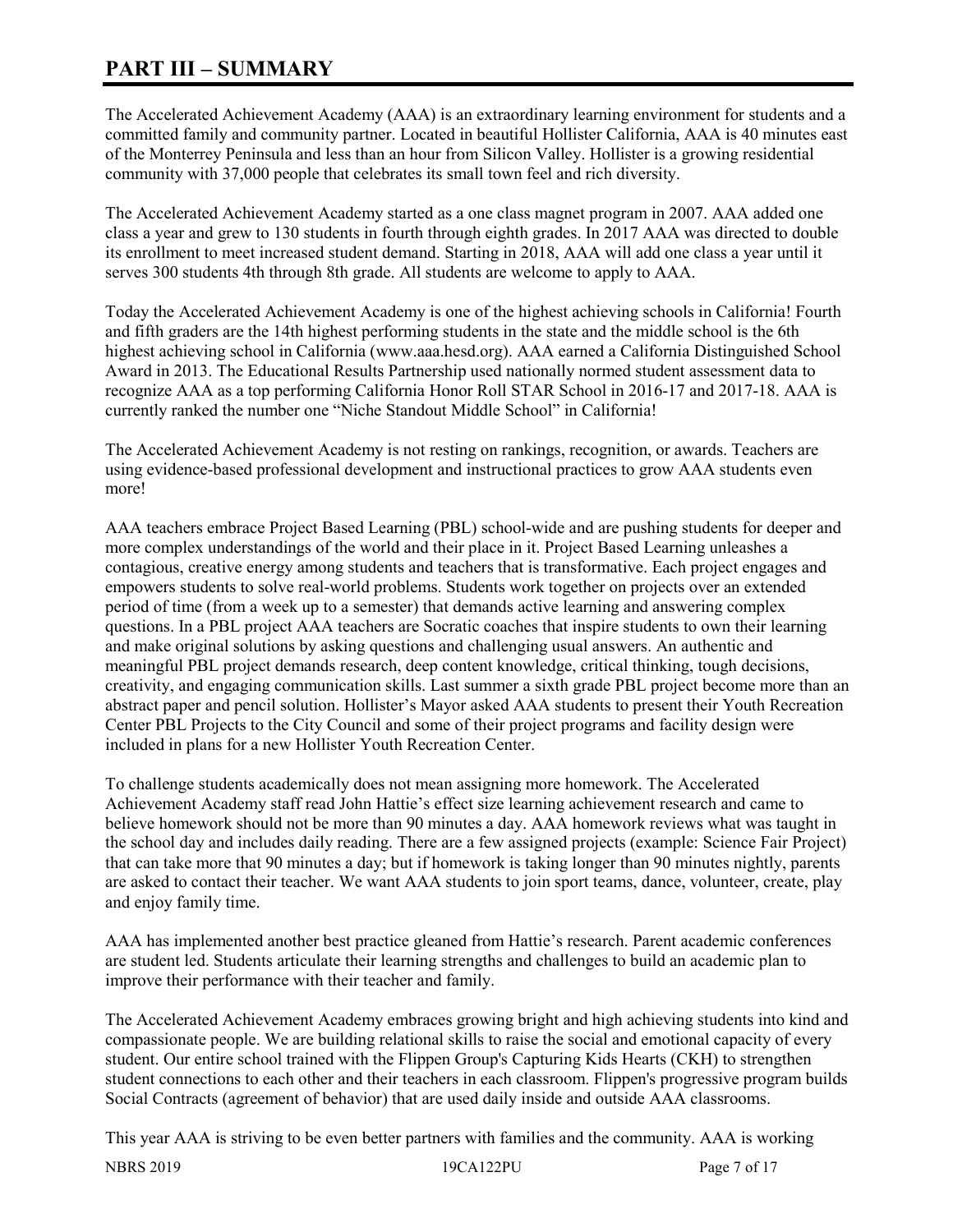closely with the Parents Club to send students to world class learning centers and cultural institutions to expand their horizons. AAA 4th graders tour the State Capitol and visit the University of California Santa Cruz. Fifth graders visit the California Academy of Science (San Francisco) and The Exploratorium (San Francisco) on different days and tour Stanford University. AAA 6th Graders spend five days at the Mount Hermon Science Camp in the Santa Cruz Mountains and visit California State University Monterey Bay (CSUMB). Seventh Graders go to Los Angeles to see the Museum of Tolerance, The Getty Villa Museum (Malibu), and tour The University of California Los Angeles (UCLA). AAA 8th Graders visit the Steinbeck Museum in Salinas, go to the Great America Amusement Park, tour University of California Berkeley (Cal), and Santa Clara University. AAA is also building strong partnerships with local businesses and San Benito High School.

The future of AAA is bright. Students, families, teachers and the community are all committed to making advanced students grow even more and making AAA the best school in the world!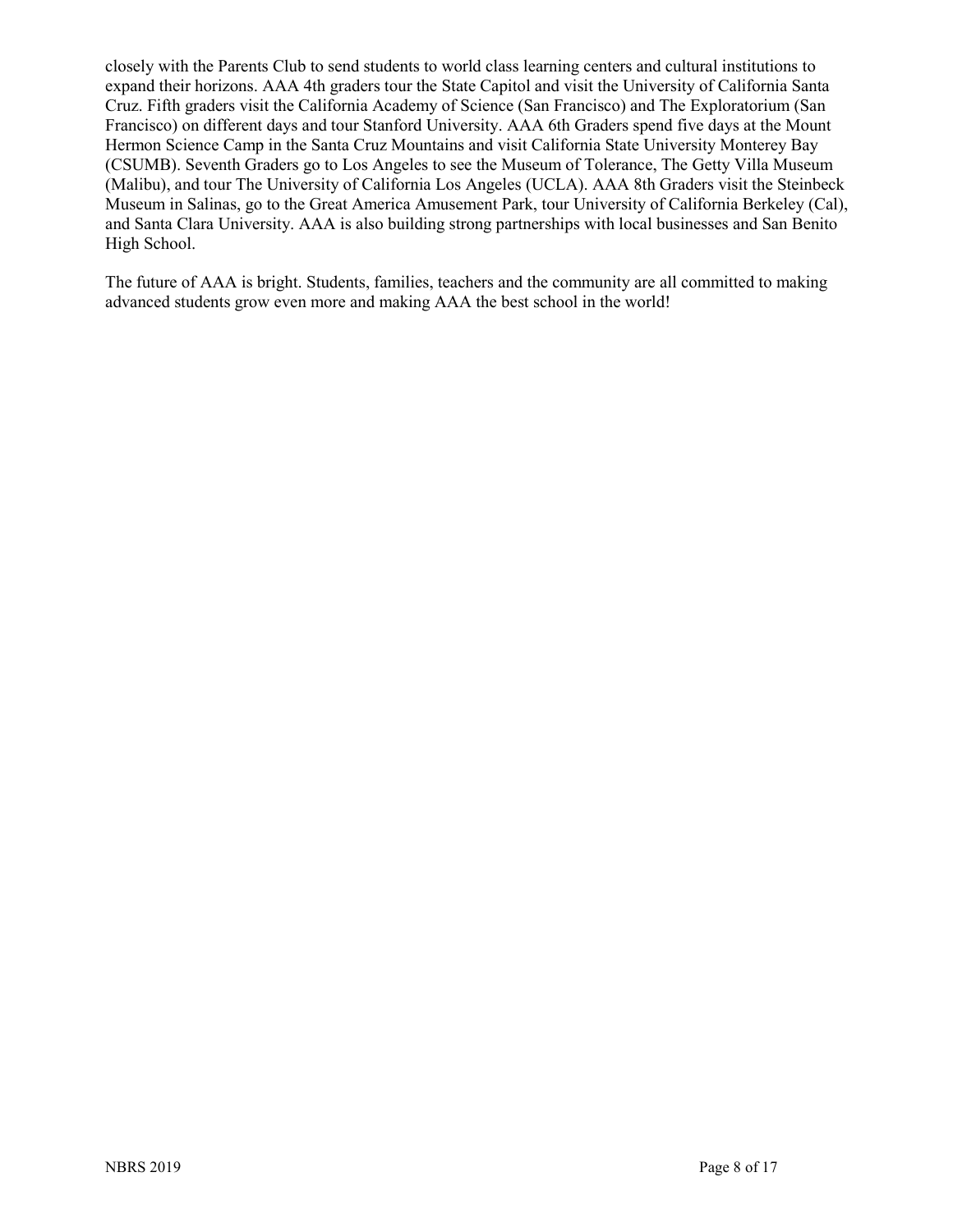## **1. Core Curriculum:**

## **1a. Reading/English language arts:**

All AAA students and teachers have the necessary textbooks and curriculum to master English Language Arts (ELA) Common Core learning expectations. Fourth and fifth grade AAA educators teach California Common Core ELA Content Standards with Benchmark Education's Benchmark Advance (adopted 2017). Sixth, seventh, and eighth grade educators teach California Common Core ELA Content Standards with Houghton Mifflin's Harcourt California Collections (adopted 2017). ELA curriculum is analyzed on a regular basis to provide the supplemental materials AAA students need to reach proficiency and beyond. AAA students read and discuss additional novels, short stories and information text.

AAA teachers teach narrative, informational, explanatory, opinion, and argumentative writing genres. AAA students write everyday, complete unit writing assessments, and finish three district genre ELA summative writing assessments. AAA teachers use ELA standard assessments to determine how well students are learning. Assessment results identify the students who need to be retaught which standard. Students are retaught the standards in small or whole group interventions and then reassessed. AAA teachers agree to reteach/enrich the standard until proficiency is reached. AAA students write so often because each student has a Chromebook and teachers are very good at integrating technology and Google Apps into ELA lessons.

AAA students are performing exceedingly well on state (California Assessment of Student Performance and Progress CAASPP) ELA exams. In 2018, 96% of all AAA students scored advanced or proficient on the ELA CAASPP assessment. Four years of AAA assessment data analysis revealed significantly increased ELA student achievement from elementary to middle school.

The Accelerated Achievement Academy is not resting on rankings, recognition, or awards. All AAA teachers read Schmoker's "How We Teach" section of his book Focus. They are concentrating on building ELA lessons with clear learning objectives, strong direct instruction, frequent checks for understanding, and using data to guide what to teach and inform gradual release. AAA teachers also use Project Based Learning (PBL) to engage and empower students to solve real world problems. This intense inquiry process demands that students use ELA Common Core Standards to solve complex problems and build deeper understandings of the world and their place in it.

## **1b. Mathematics:**

All AAA students and teachers have the necessary textbooks and curriculum to master Math Common Core learning expectations. Fourth and fifth grade AAA educators teach California Common Core Math Content Standards with McGraw Hill's My Math (adopted 2013). Sixth, seventh, and eighth grade educators teach California Common Core Math Content Standards with McGraw-Hill California Math (adopted 2013). Math curriculum is analyzed on a regular basis to provide the supplemental materials AAA students need to reach proficiency and beyond.

AAA students are performing exceedingly well on state CAASPP Math exams. In 2018, 89% of all AAA students scored advanced or proficient on the Math CAASPP assessment. In 2018, the Hollister School District scored 34% advanced or proficient and the state scored 39%. Evaluating four years of AAA assessment data revealed significant student Math achievement increases from elementary to middle school.

AAA Math achievement has grown because all teachers make Math formative assessments to inform learning goals, pacing, and reteaching. AAA teachers have built consensus on formative assessment format, timing, error analysis, and pacing to ensure school wide best practices and growth over time. Teachers build three to four question formative assessments after teaching one to two math standards, and questions are written to CAASPP claim level one, two, and three. Teachers identify students who need to be taught the standard in a different way (whole or small group) and provide the intervention. AAA teachers agree that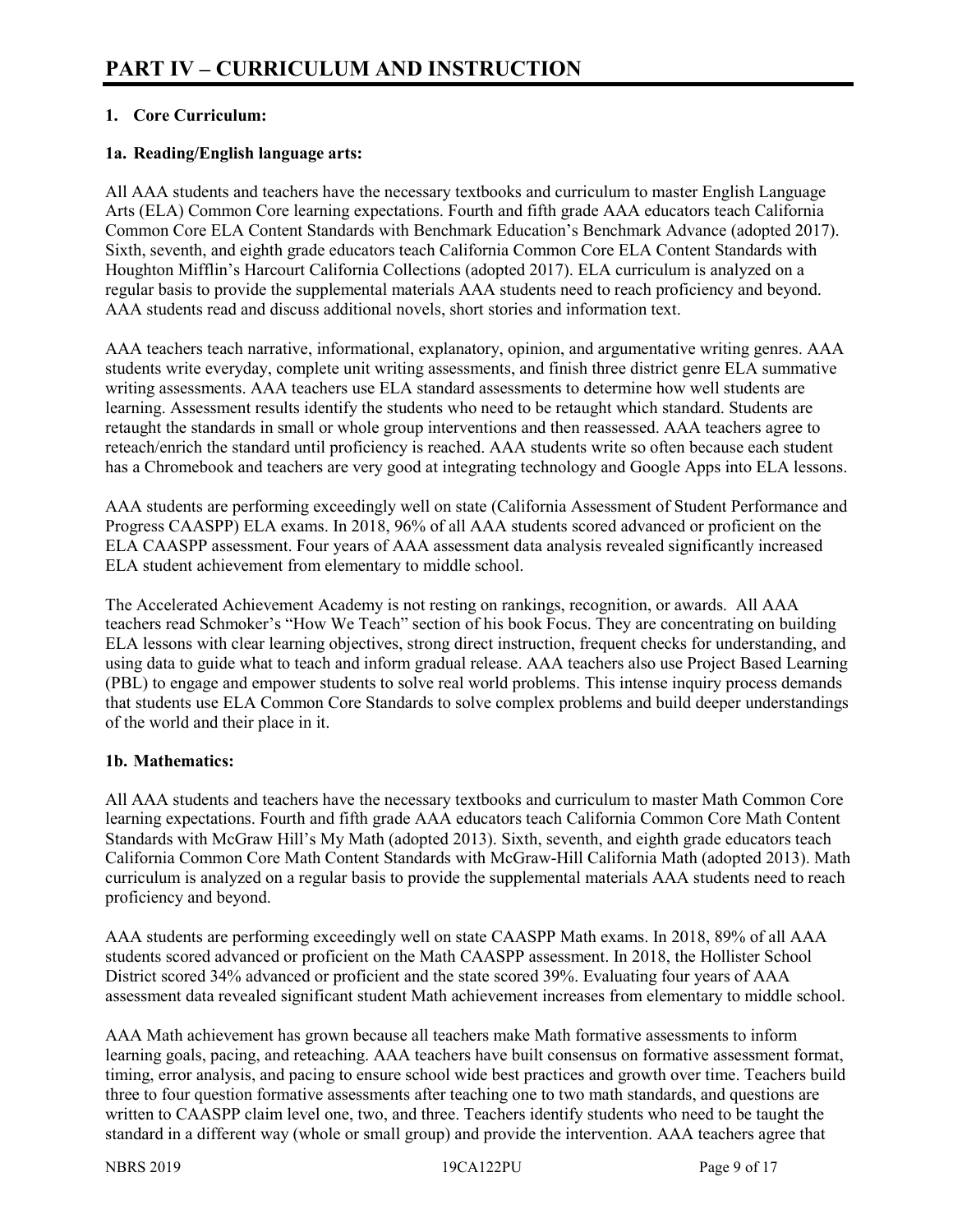they will reteach/ enrich the standard until 100% proficiency is reached.

All AAA Math lessons are designed with clear learning objectives, timed teacher led instruction and frequent checks for understanding to make sure students are learning the objective.

## **1c. Science:**

All AAA students and teachers have the necessary textbooks and curriculum to master Science Common Core learning expectations. Fourth and fifth grade AAA educators teach California Common Core Science Standards with MacMillan McGraw-Hill's California Science (adopted 2008). Sixth, seventh and eighth grade educators teach California Common Core Science Standards with Glencoe Science's California (adopted 2006).

AAA Science curriculum is analyzed on a regular basis to provide any supplemental materials. AAA students need to reach Science proficiency and higher. This year, AAA's school site council (SSC) approved funds to purchase the Mystery Science Online Science program for 4th and 5th grades and Green Ninja Science for the sixth, seventh, and eighth grades. Teachers lobbied to subscribe to these online Science programs because they are Next Generation Science Standards and Common Core aligned, multimedia rich and easily accessible with one-to-one student Chromebooks.

Elementary and middle school AAA teachers attended a two day Hollister School District Science Training. The summer staff development made attendees teacher leaders on Next Generation Science Standards and the new elementary and middle school CAASPP Science tests. This summer, all AAA teachers will work together to teach grade level Common Core Science standards, make pacing guides and common assessments, and decide how to best familiarize students with CASSPP Science testing activities and questions.

AAA maintains a full Science lab on campus for hands-on experiments for all grades. A vast of collection of legacy science materials and equipment was collected and updated with new lab materials purchased from Lab Aides. Lab Aids publishes Science Common Core curriculum developed by research-based institutions specializing in hands on labs. Labs are designed to be intriguing and make answers a discovery and not a given. Students use scientific processes, have to draw conclusions, and analyze other student results to make final conclusions.

AAA teachers use Science labs and Next Generation Science Standard unit exams to determine how well students are learning. Depending on assessment performance, students are retaught Science Standards in small group or whole class interventions before being reassessed again. AAA teachers will reteach standards until they are mastered.

## **1d. Social studies/history/civic learning and engagement**

All AAA students and teachers have the necessary textbooks and curriculum to master Social Science Common Core learning expectations. Fourth and fifth grade AAA educators teach California Common Core Social Science Standards with MacMillan McGraw-Hill's California (adopted 2007). Sixth, seventh, and eighth grade educators teach California Common Core Social Science Standards with Glencoe's California Series (adopted 2006).

AAA Social Science curriculum is analyzed on a regular basis to provide supplemental materials AAA students need to reach Social Science proficiency and higher. AAA middle school teachers attended multiple Hollister School District Social Science Trainings that linked writing and Common Core Standards.

AAA teachers use Project Based Learning, Social Science Standard exams and writing assignments to assess student Social Science learning. Student performance decides when intervention is for small groups or a whole class because AAA teachers reteach standards until assessments prove they are mastered.

NBRS 2019 Page 10 of 17 AAA teachers teach narrative, informational, explanatory, opinion, and argumentative writing genres using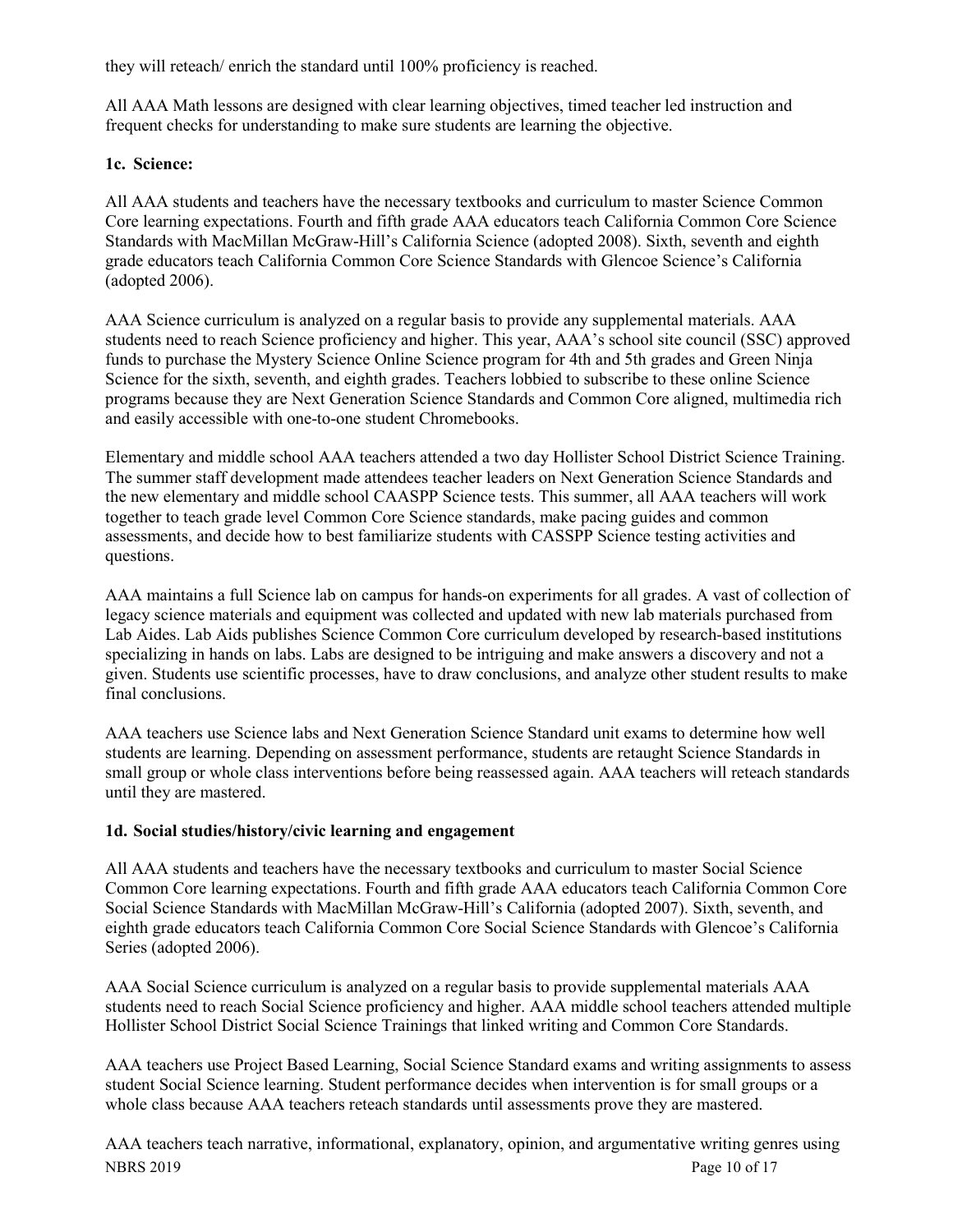Social Science and ELA curriculum. AAA students write everyday and complete three district genre summative writing assessments that mesh ELA and Social Science subject matter. AAA students can write so often because each student has a Chromebook, and teachers are very good at integrating technology and Google Apps into ELA and Social Science lessons.

AAA grade levels are self-contained so classroom teachers can teach all subjects. This is a major advantage for teaching Social Science curriculum because teachers are flexible with instruction times and integrate subjects in cross-curricular units. AAA teachers increase instructional time anytime it is apparent that students need more instructional time to master a Social Science concept. Our staff expertly infuses Science Common Core Standards into English Language Arts units, Project Based Learning and each writing assignment.

## **1e. For secondary schools:**

N/A

## **1f. For schools that offer preschool for three- and four-year old students:**

 $N/A$ 

## **2. Other Curriculum Areas:**

The Accelerated Achievement Academy has a rich non-core curriculum deeply rooted in the Arts, Physical Education, technology/ media, and Capturing Kids Hearts. AAA also offers extra-curricular activities, like writing for the school newspaper (The Gator Republic), serving on Student Leadership, playing in the school band, and joining after school sports teams.

## Arts

AAA fosters many artistic learning opportunities for every student throughout the year. AAA's Parent Club sponsors three Family Paint Nights a year. Our sixth grade students perform a play for AAA families every year. Our 4th grade students have bimonthly art units taught by a retired district teacher that include Origami, painting with water colors, and poetry. AAA stages a yearly Talent Show that showcases student singing, playing instruments, comedy, dancing, and short plays.

Each year, AAA partners with the San Benito County Arts Council. The council and AAA funds are pooled to purchase high-quality and diverse art programs and assemblies that promote accessibility, equity, cultural diversity, and student artistic expression across all grade levels. Each year, AAA has the Artists in the Schools Program in Dance (Hip Hop and Zumba) and another with the world famous El Teatro Campesino.

Zumba Artist in the Schools classes brake down original Zumba choreography into student-friendly steps, movements, and routines. Our Zumba dancing helps develop healthy lifestyles by incorporating fitness and fun. Zumba classes build leadership, respect, teamwork, confidence, self-esteem, muscle memory, creativity, and coordination.

Hip Hop is built on the belief that everyone is empowered to express themselves creatively and positively, no matter their size, shape, or ability. Students learn choreography and discover confidence in moving to music and exploring their own movements in locking, breaking, and popping. The ultimate goal of Hip Hop at AAA is for students to have fun and express themselves in movement.

El Teatro Campesino has partnered with AAA for three years. Teaching artists come to the seventh grade AAA classroom for a 12-week residency that makes the Spanish Conquest of Mexico come alive. Weekly sessions connect AAA students directly with historic record keeping techniques (codex), Aztec drumming, Spanish Guitar and student-made character puppets. The residency carefully interweaves art and world history in a culminating performance of Luis Valdez's play, "La Conquista de Mexico."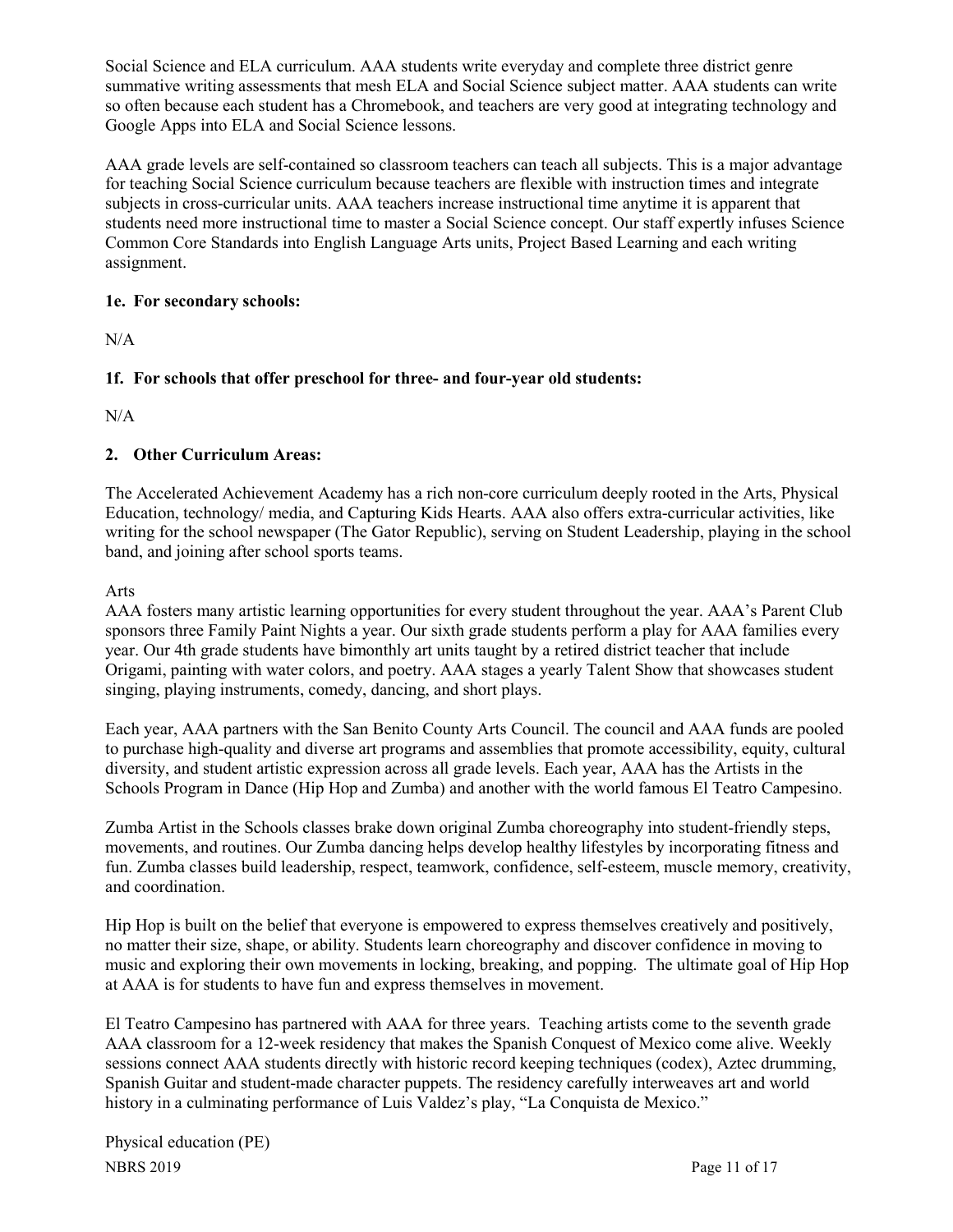AAA Physical Education Teachers provide a consistent, high-quality PE instructional program that facilitates student learning and achievement at each grade level. PE is an essential part of AAA's non-core curriculum because it enriches so many parts of student lives.

High-quality AAA PE instruction contributes to student good health, develops fundamental and advanced motor skills, improves students' self-confidence, and provides opportunities for increased levels of physical fitness that are associated with high academic achievement.

Mastering fundamental movement skill facilitates fine motor acquisition, promotes healthy competition (sportsmanship), enjoyable physical activity, and a healthy outlet for pent up energy. Physical activity acquired during childhood and adolescence is more likely to be maintained throughout life and provides incalculable physical, mental, and social benefits.

PE teachers help student learning by providing AAA with release time for core teachers to collaborate, analyze data, build lessons, share best practices, adjust instructional pacing, and provide student intervention.

## Capturing Kids Hearts

The primary focus of Capturing Kids' Hearts (CKH) is developing healthy relationships between all school staff and every student. CKH is an immersive and participatory experience for all grade level teachers and students that makes each classroom self-managing and decreases discipline issues by building Social Contracts.

A Social Contract is a student agreement of acceptable behavior. The primary questions teachers and students consider when developing a Social Contract are: "How do you want me to treat you? How do you want to treat each other? How do you think I want to be treated? and How will we handle violations of the contract?" Social Contracted agreements decrease disruptive outbursts and thoughtlessness by reinforcing classroom rapport, teamwork, student empathy, diversity, and fairness because students take responsibility for themselves.

When students break the Social Contract they are asked Four Questions in a calm, firm and fair way. The Four Questions are: "What are you doing? What are you supposed to be doing? Are you doing it? and What are you going to do about it?" Students are not scolded into change, but reminded of their agreements. If the challenge persists, then a student chooses consequences over the chance to solve the problem and they earn the logical consequences.

## **3. Special Populations:**

Multiyear analysis of state and district testing data in 2017 showed clear AAA strength in English Language Arts and relative weakness in Math. These scores were consistent for all AAA students with no statistical differences by gender, ethnicity, or home language. ELA scores for all students were 97% proficient or advanced and Math was 84% (13% lower than ELA). This is not uncommon in California, and to be fair, AAA scores are twice the state average. Still a performance lag of this size shows imbalanced achievement. So together we focused on improving Math achievement and shrinking AAA's Math performance lag by making and using original formative assessment results to inform and adjust instruction to meet student learning needs.

It took a while to learn how to make exam questions and build formative assessment consensus at every grade level. We eventually decided AAA formative assessments are three to five questions written like state released assessment questions, so students could translate standards taught in class into the questions they will see during state testing. Teachers agreed to teach the next standard when 80% of the class could pass two of the three question formative assessments. Outside of daily Math instruction, teachers pulled the students, who could not pass the formative assessment, into small groups to reteach and reassess. This is easier to do at AAA because grade levels are self-contained and teachers can adjust instruction to fit individual learning needs when data reveals gaps.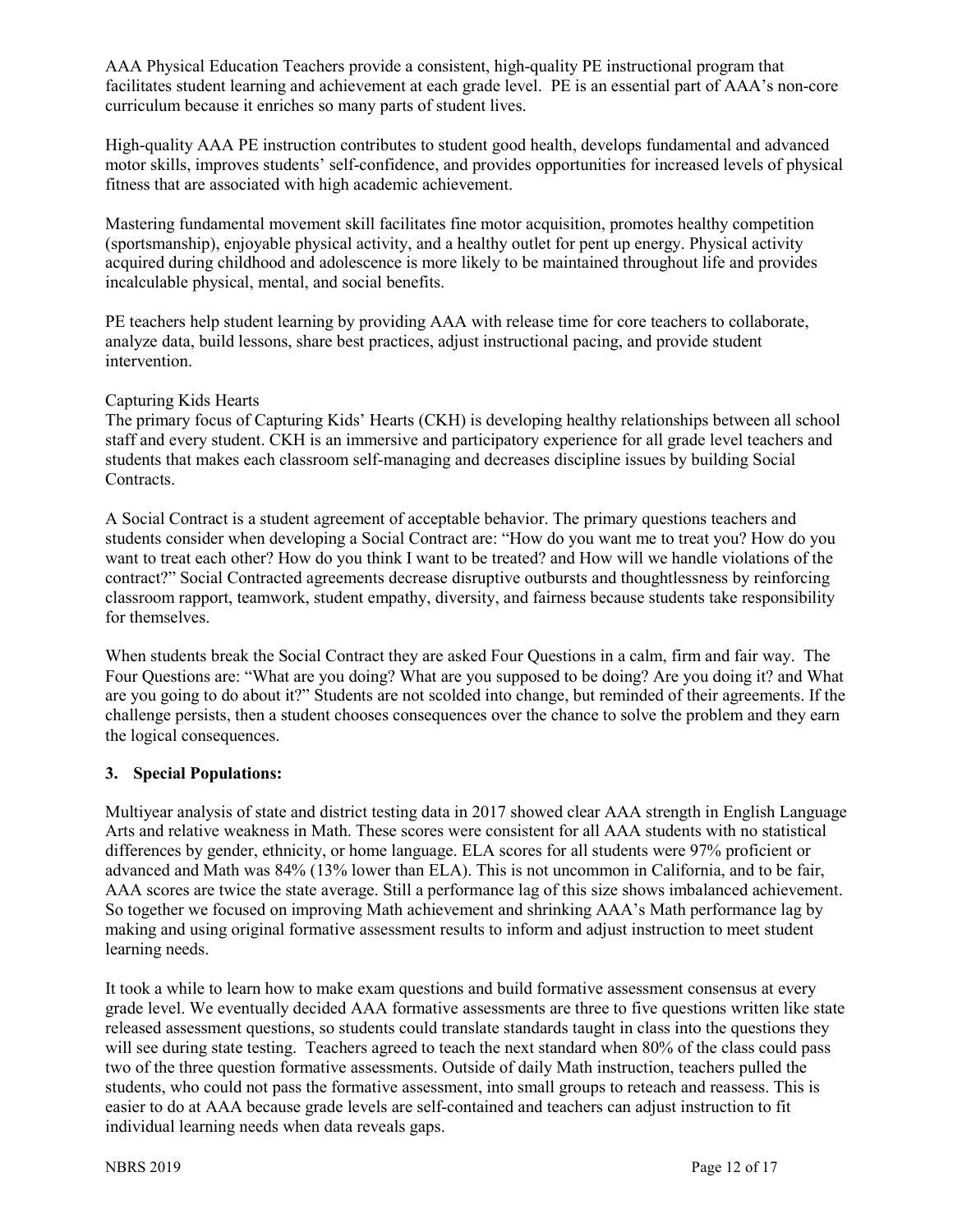AAA's 2018 Math improvement plan worked well. In 2018, AAA state standard Math scores grew 5% to 89% proficient and advanced and the achievement gap with ELA shrunk to 7%. This is still too large a gap and shows our students need more work in Math. So, AAA's 2019 school improvement plan is focused again on improving Math scores and closing the Math performance lag to 4% or better.

To continue improving Math performance this year, we are calendaring and making more formative assessments for every standard. We studied John Hattie's meta-research and read together Schmoker's "How We Teach"(pg. 50-89) to reflect on best lesson planning, teaching, and learning practices. Specifically, we want to become experts on designing gradual release Math lesson plans and delivering I do, we do, and you do daily lessons. AAA teachers will continue building formative assessments and use results to target the challenging standards needing to be retaught and reassessed.

Early assessment results look very promising with more consistent formative testing and stronger instructional plans seeming to make the difference. When AAA meets its Math improvement goals, teachers will focus on new state Science assessments next. In June, teachers will reflect on all student state testing results and make new AAA school improvement goals for 2020.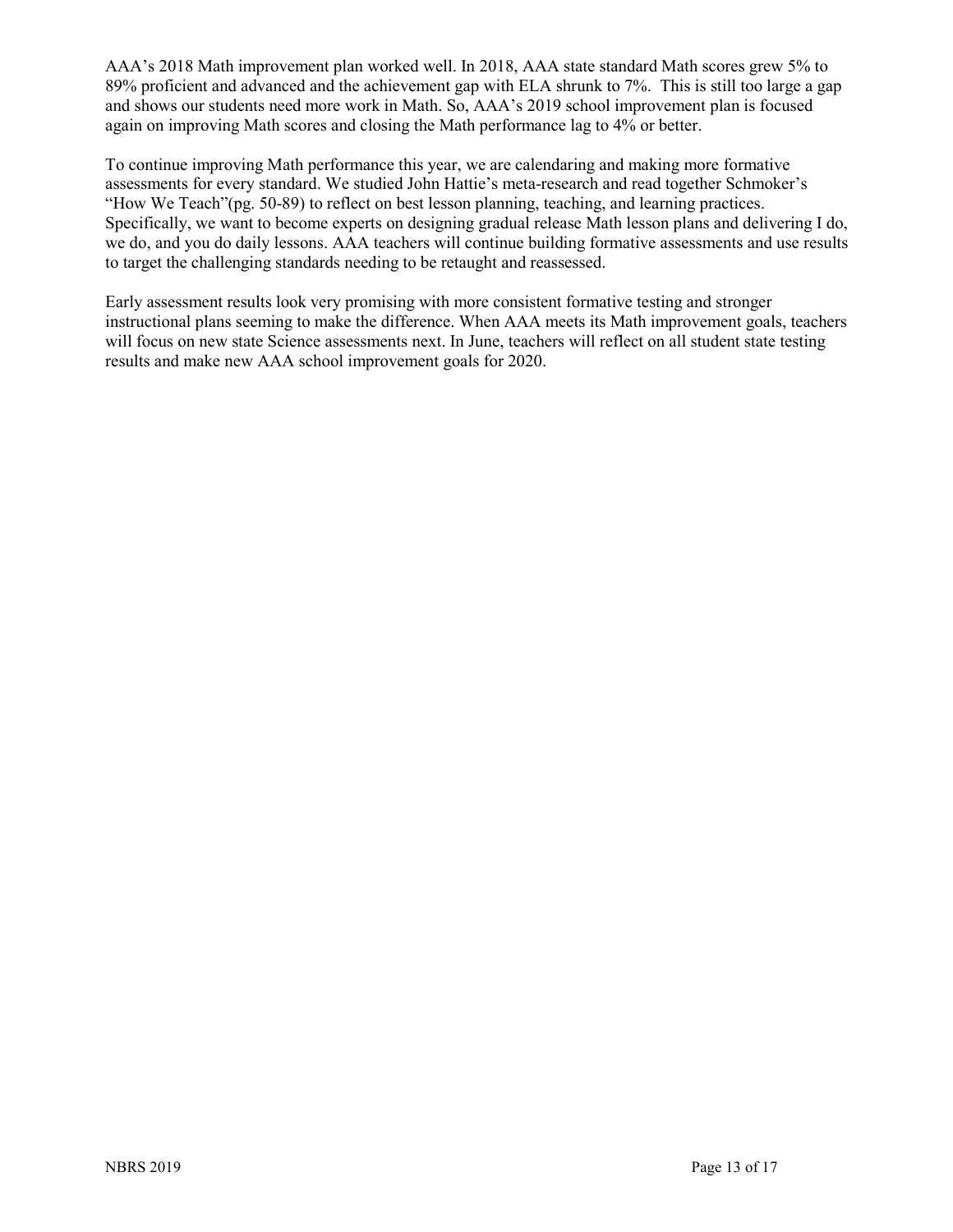## **1. School Climate/Culture:**

The Accelerated Achievement Academy (AAA) has an extraordinary school culture that serves each student, teacher, and family by name and by need. Our culture values kindness, diversity, enrichment, and high achievement. AAA is united in believing students deserve the very best educators have to offer everyday, and the school operates with an open door policy.

AAA's school climate grows bright and high-achieving students into kind and compassionate people. AAA values building strong relationships to raise the social and emotional capacity of every student. Teachers and support staff train with the Flippen Group in Capturing Kids Hearts (CKH). CKH strengthens school climate by forging better student connections to each other and their teachers. CKH Social Contracts (social agreements) rule all behavior choices inside and outside AAA classrooms. When students break the Social Contract, they are asked Four Questions in a calm, firm, and fair way to remind them of their agreements. If the challenge persists, then students do something to help or serve others on campus during their free time. Students make their own service plan that ranges from cleaning to volunteering in classrooms, the library, PE, cafeteria, helping individual students, our custodian, or office staff. When the service is performed, everything is over and the transgression is in the past.

Each teacher is a valued member of AAA's Professional Learning Community (PLC). AAA teachers and administration use assessment data and student social emotional needs to make curriculum, instruction, classroom management, extra curricular activities and school wide decisions together. A flat decision making structure speaks to AAA valuing the best ideas over positional authority. AAA teachers are valued because they make student centered decisions and they know team decisions will be supported because they are PLC amalgamations that best serve student needs. Each year AAA's culture becomes more collaborative and each teacher feels the important contributions of everyone.

AAA does not believe advancing student achievement means assigning more homework. AAA's school culture values well roundedness and wont assign more than 90 minutes of homework so students can play on school sport teams, learn music in the school band, join service organizations, participate in religious groups, be with family and enjoy the myriad of activities this beautiful community offers.

#### **2. Engaging Families and Community:**

To grow student achievement, AAA staff researched the factors that stimulate academic success. A significant factor was increasing family and community involvement. So AAA's staff committed to being better partners by growing mutual trust, increasing communication, including parent input in school decisions, and volunteering in the community.

One of the best ways AAA grows mutual trust is by inviting parent participation in student-centered classrooms. The more time AAA parents spend on campus, the greater the mutual respect grows because it is impossible to hide great instruction, fair, firm, and consistent care and genuine interest in building student relationships. Many AAA parents are classroom volunteers, Academy Parent Club members, and field trip drivers/ chaperones.

AAA also seeks family participation in school governance and decision-making on the School Site Council (SSC). Parents and educators are equally represented on the SSC and together decide how to spend Title One funds and approve the AAA Single Plan for Student Achievement. The SSC works with the principal to build the school budget and advises how to invest school resources to advance student achievement.

AAA increased communication by harnessing new technologies. A new and improved website is a onestop shop for everything AAA. Calendars, handouts, rules, email addresses, phone numbers, district resources, and event information are available 24/7. Prerecorded phone messages to families popularize weekly events, share important reminders, and highlight new website information. All phone messages are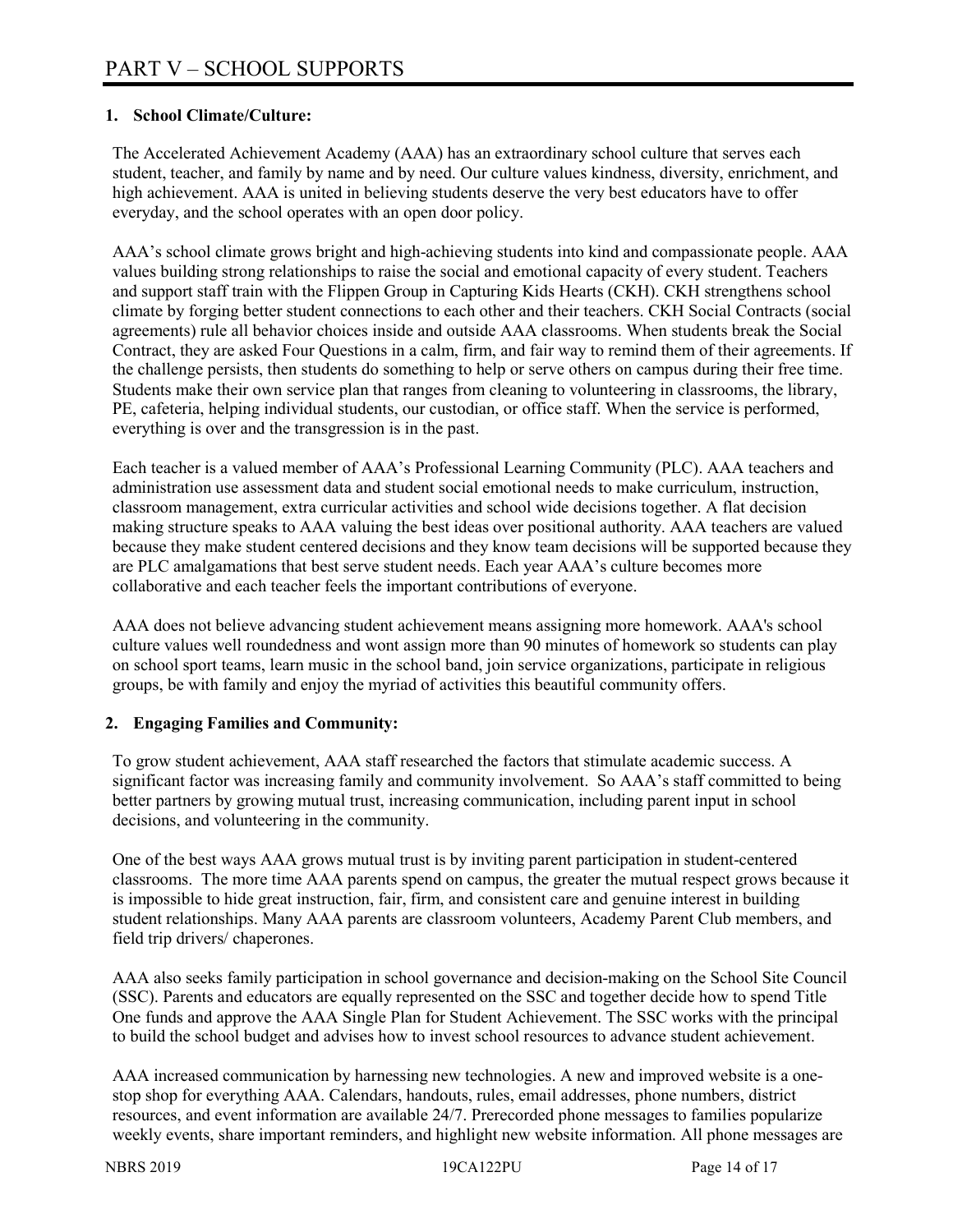texted to families complete with active web links to referenced information. Absent students generate a 9:00 AM robocall to parents to make sure they were absent.

Innovation in AAA communication has even changed parent conferences. Parent academic conferences at AAA are student run. Students review strengths and challenges with parents and their teacher before they make improvement plans and set future goals together. Any team member can call a follow up conference if the old challenges remain or the need to make new student goals become apparent.

AAA partners with the community non-profit San Benito County Arts Council. The council and AAA pool funds to purchase high-quality and diverse art programs and assemblies that promote accessibility, equity, cultural diversity and student artistic expression across all grade levels.

AAA students and families volunteer in our community 15 to 20 hours a year. AAA community ambassadors volunteer in food banks, city clean ups, old age homes, city parades, and volunteer organizations, like the Boy Scouts, Girl Scouts, church groups, and local youth sport teams.

#### **3. Professional Development:**

The Accelerated Achievement Academy's (AAA) professional development is a unique synthesis of district and site-determined training. District training, designed to mastering state academic standards and support healthy school cultures, meshes seamlessly with AAA's site professional development in Project Based Learning and collaborative study on effectively teaching and best instructional practices.

The Hollister School District is committed to providing teachers with high quality staff development. District-wide professional development days serve teachers on non-student days and during release time. Curriculum staff development is focused on mastering Common Core State Standards, evaluating state assessment data, and integrating technology into state Common Core content standards. District-wide administrators and teachers have trained in Capturing Kids' Hearts (CKH) and building Professional Learning Communities. CKH is a program that focuses on building a positive school climate and establishing student-centered classrooms that support student emotional and relational needs. In a Professional Learning Community (PLC), colleagues work together to answer three crucial questions. "What do we want each student to learn? How will we know when each student has learned it? and How will we respond when a student experiences difficulty in learning?" PLCs' ensure that all students learn by building schools into collaborative cultures that focus relentlessly on achievement and maintaining good results.

AAA embraced schoolwide Project Based Learning (PBL) in 2017. PBL is a teaching method where students gain knowledge by working for an extended period of time investigating and answering an authentic, engaging, and complex question. Using site and district funding, all AAA staff trained with the Buck Institute to learn how to build two challenging PBL units from scratch that made students complex problem solvers. The Buck Institute training taught AAA's teachers how to empower students to research and demonstrate their knowledge and make reasoned conclusions in front of a public audience. AAA PBL units emphasize small group inquiry, students making final conclusions and teachers becoming learning coaches.

On-site professional development AAA teachers studied John Hattie's meta-research and read Schmoker's "How We Teach" to learn together the best learning practices, reflect on effective teaching, and build better lesson plans. AAA teachers are experts at designing gradual release lesson plans for every subject and deliver I do, we do, and you do daily lessons. AAA teachers have been trained in advanced questioning techniques and daily push students for deeper and more complex understandings of the world and their place in it.

## **4. School Leadership:**

NBRS 2019 Page 15 of 17 The Accelerated Achievement Academy's Leadership Team consists of the principal and all six teachers. The team collaboratively makes important governance and curricular decisions and coordinates student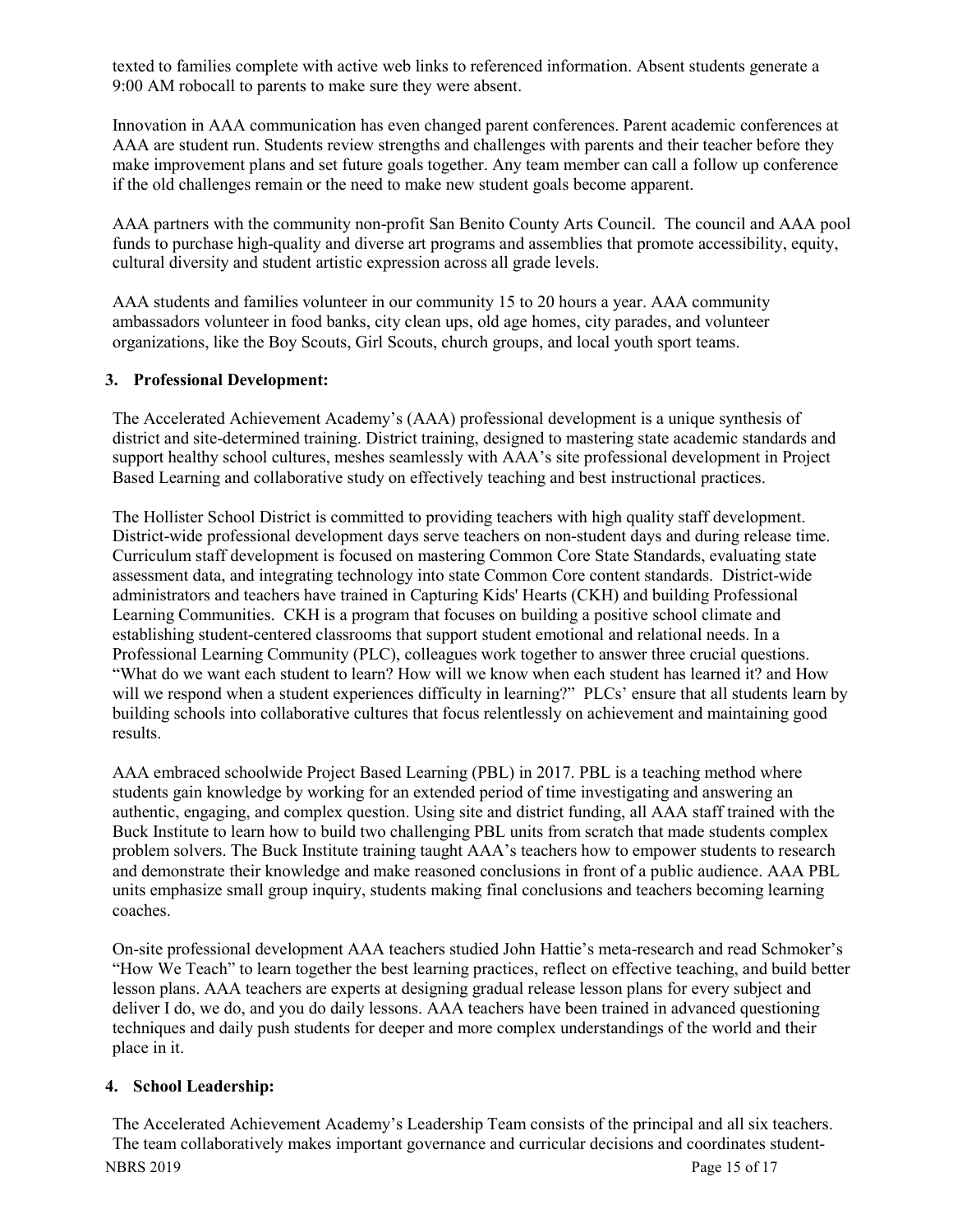learning initiatives. The leadership team's guiding philosophy is collaborative learning, so each decision makes the team more thoughtful, empowered, and wise. The leadership team employs a Social Contract to guide collaboration and a continuous learning/ improvement process called the Deming Cycle to evaluate team decisions.

The leadership Social Contract is a team agreement of acceptable behavior. The primary questions the Social Contract answers is: "How do you want to be treated and how do you want to treat each other? How do you think I want to be treated?" The leadership team's Social Contract embraces teamwork, empathy, diversity, fairness, and positive intentions. The Social Contract makes each member accountable to each other and builds mutual trust. It makes AAA's leadership team a flat organization that values learning, the best decisions and results over positional power or past mistakes.

The AAA leadership team employs a quality control process, called the Deming Cycle, to evaluate its collaborative decisions. The Deming Cycle consists of a Plan, Do, Check, and Act process for continuous improvement and learning. The team makes an action plan (Plan) to solve a challenge or improve service. They implement the plan (DO) in controlled and thoughtful steps. The leadership team evaluates data (Check) to see how the plan is working, and if the intended results are happening. The team takes action (Act) based on results/data to standardize or improve the plan. The Deming Cycle then starts over again and repeats as many times as needed to ensure decisions meet desired outcomes.

The leadership team embraces a collaboration philosophy with parents too. AAA seeks family participation in school governance and decision-making on the School Site Council (SSC). Parents and educators are equally represented on the SSC and together decide how to spend Title One funds and approves the AAA Single Plan for Student Achievement. The SSC works with the principal to build the school budget and advises how to invest resources to advance student achievement.

The essential nature of AAA's leadership team cannot be overstated. The team actively shapes AAA's formative assessments, Capturing Kids Hearts implementation, Project Based Learning, student led conferences, Professional Learning Community decisions, lesson planning, collaboration time, staff development directions, technology use and budget investments.